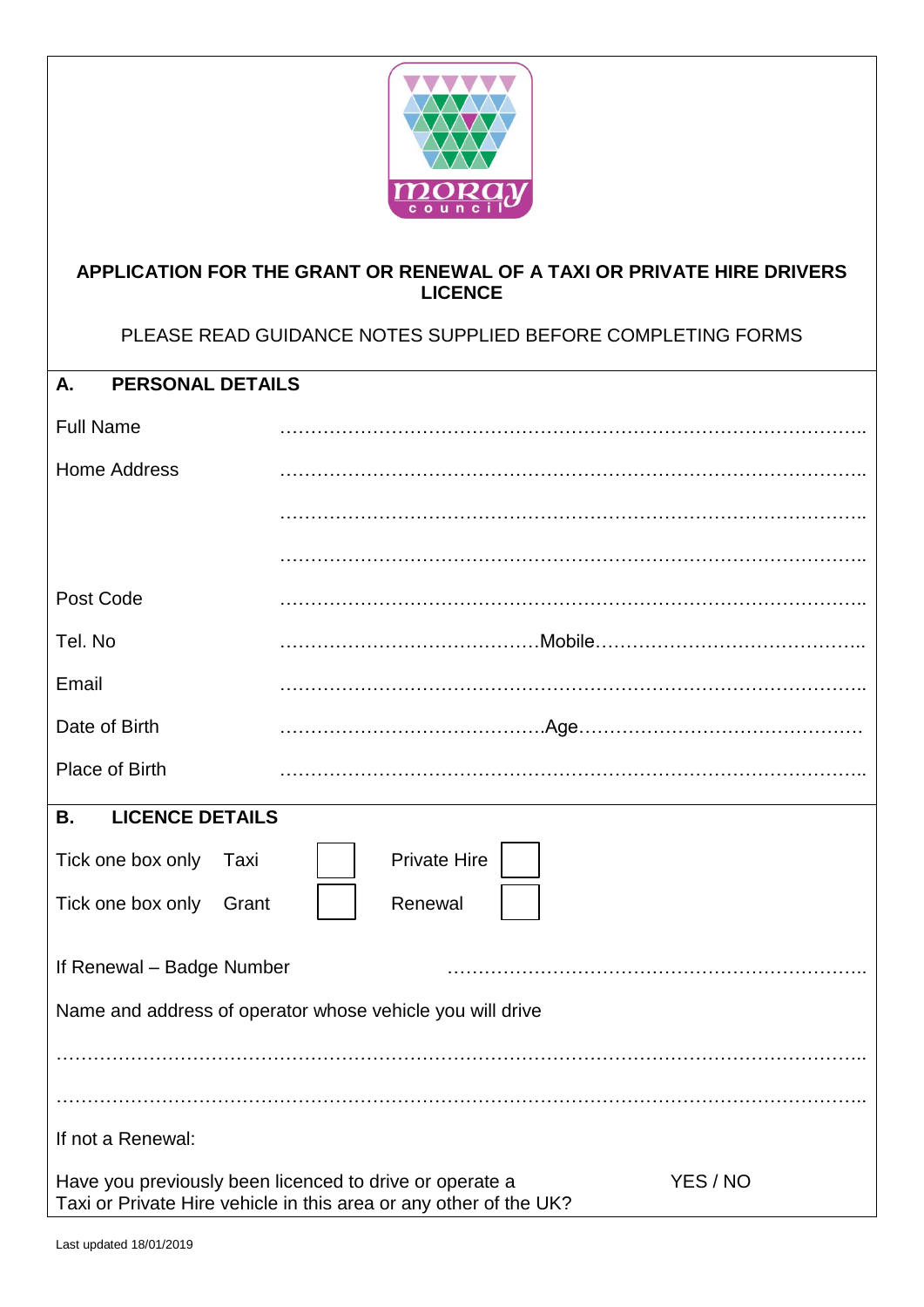| If Yes                                                                                                                                            | Area                                                                                        |  |  |                       |
|---------------------------------------------------------------------------------------------------------------------------------------------------|---------------------------------------------------------------------------------------------|--|--|-----------------------|
|                                                                                                                                                   | Dates and duration of licence                                                               |  |  |                       |
|                                                                                                                                                   | Reason no longer licensed                                                                   |  |  |                       |
|                                                                                                                                                   | If not a Renewal                                                                            |  |  |                       |
| Have you previously been refused a licence to drive or operate a<br>YES / NO<br>Taxi or Private Hire vehicle in this area or any other of the UK? |                                                                                             |  |  |                       |
| If Yes                                                                                                                                            |                                                                                             |  |  |                       |
|                                                                                                                                                   | Area                                                                                        |  |  |                       |
|                                                                                                                                                   | Reason for refusal(s)                                                                       |  |  |                       |
|                                                                                                                                                   | Date(s) of Refusal                                                                          |  |  |                       |
| C.                                                                                                                                                | <b>DRIVING CAPABILITIES</b>                                                                 |  |  |                       |
|                                                                                                                                                   |                                                                                             |  |  |                       |
|                                                                                                                                                   | Do you hold a full drivers licence?                                                         |  |  | YES / NO <sup>*</sup> |
|                                                                                                                                                   | <b>Driver No</b>                                                                            |  |  |                       |
|                                                                                                                                                   | Period of Driving Licence                                                                   |  |  | $from \dots 1000$     |
|                                                                                                                                                   | Class(es) of vehicle permitted                                                              |  |  |                       |
|                                                                                                                                                   | *see the guidance note on Driver Record below and print off your licence summary to attach. |  |  |                       |
| YES / NO<br>Do you have a medical condition that would prevent you<br>from meeting DVLA Group 2 medical standards?**                              |                                                                                             |  |  |                       |
| **For additional guidance on Group 2 medical standards see the Council taxi licensing and DVLA websites                                           |                                                                                             |  |  |                       |
|                                                                                                                                                   | Do you have diabetes?                                                                       |  |  | YES / NO              |
|                                                                                                                                                   | Do you have a heart condition?                                                              |  |  | YES / NO              |
| Do you have any other medical condition and / or disability? YES / NO                                                                             |                                                                                             |  |  |                       |
| If yes to any of the above please describe                                                                                                        |                                                                                             |  |  |                       |
|                                                                                                                                                   |                                                                                             |  |  |                       |
|                                                                                                                                                   |                                                                                             |  |  |                       |
|                                                                                                                                                   |                                                                                             |  |  |                       |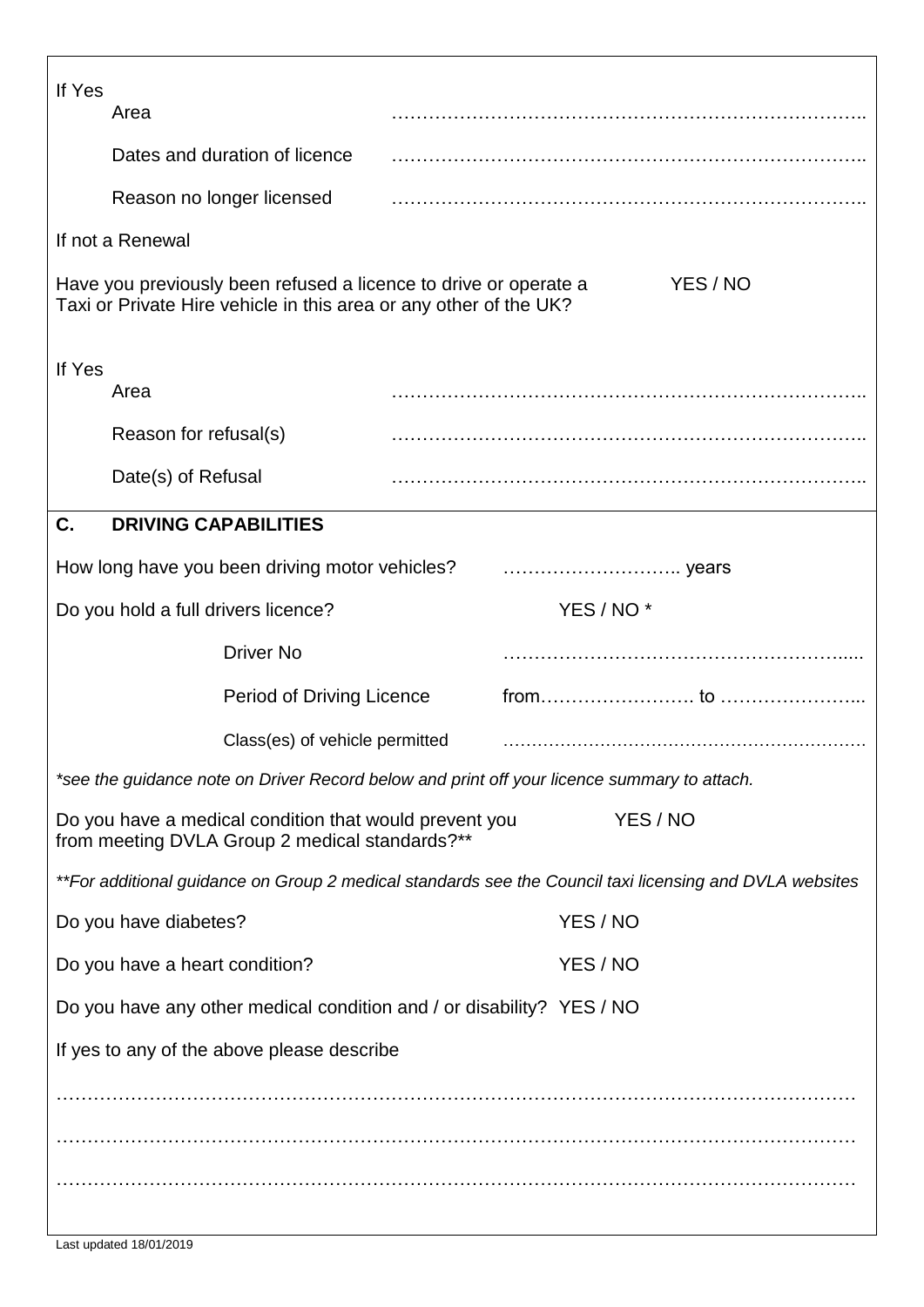Are you receiving any medication/medical attention in connection with this condition? If so describe

……………………………………………………………………………………………………………………………..

……………………………………………………………………………………………………………………………..

Describe the effect this may have on your fitness to drive a Taxi or Private Hire Vehicle.

……………………………………………………………………………………………………………………………..

……………………………………………………………………………………………………………………………..

Do you have a medical condition which would prevent you YES / NO carrying a guide dog or assistance dog in your vehicle?

# **DRIVER RECORD**

As well as answering YES/NO above, you are required to provide us with a copy of your Licence Summary, also referred to as Driver Record. To do so; you need to go online to the DVLA website. Here is the link:<https://www.viewdrivingrecord.service.gov.uk/driving-record/licence-number>

You will need to input your driving licence number, National Insurance number and postcode.

Then you will need to tick the box "Start Now" followed by the box "Share your licence information". This will take you to a page which offers the choice "View, print or save your licence".

**You need to print off** the Licence Summary.

**You must include the Licence Summary with your taxi/private hire driver licence application form when you apply to us.** 

## **D. CRIMINAL CONVICTIONS**

Ave you **ever** been convicted of **any** crime or offence YES / NO Including driving endorsements or penalties?

You must provide details below of all relevant convictions (including road traffic offences) recorded against you. Provide details of all convictions, even those considered "spent" under the Rehabilitation of Offenders Act 1974, unless they are "protected" convictions in accordance with Article 2A of the Rehabilitation of Offenders Act 1974 (Exclusions and Exceptions) (Scotland) Amendment Order 2015. If you are unsure what a "protected" conviction is you should seek independent legal advice.

If you are declaring that you have **no** such convictions please write "None" …………………………

If yes, details …………………………………………………………………………………………………..

…………………………………………………………………………………………………………………..

…………………………………………………………………………………………………………………..

See guidance Notes for reference to "spent convictions"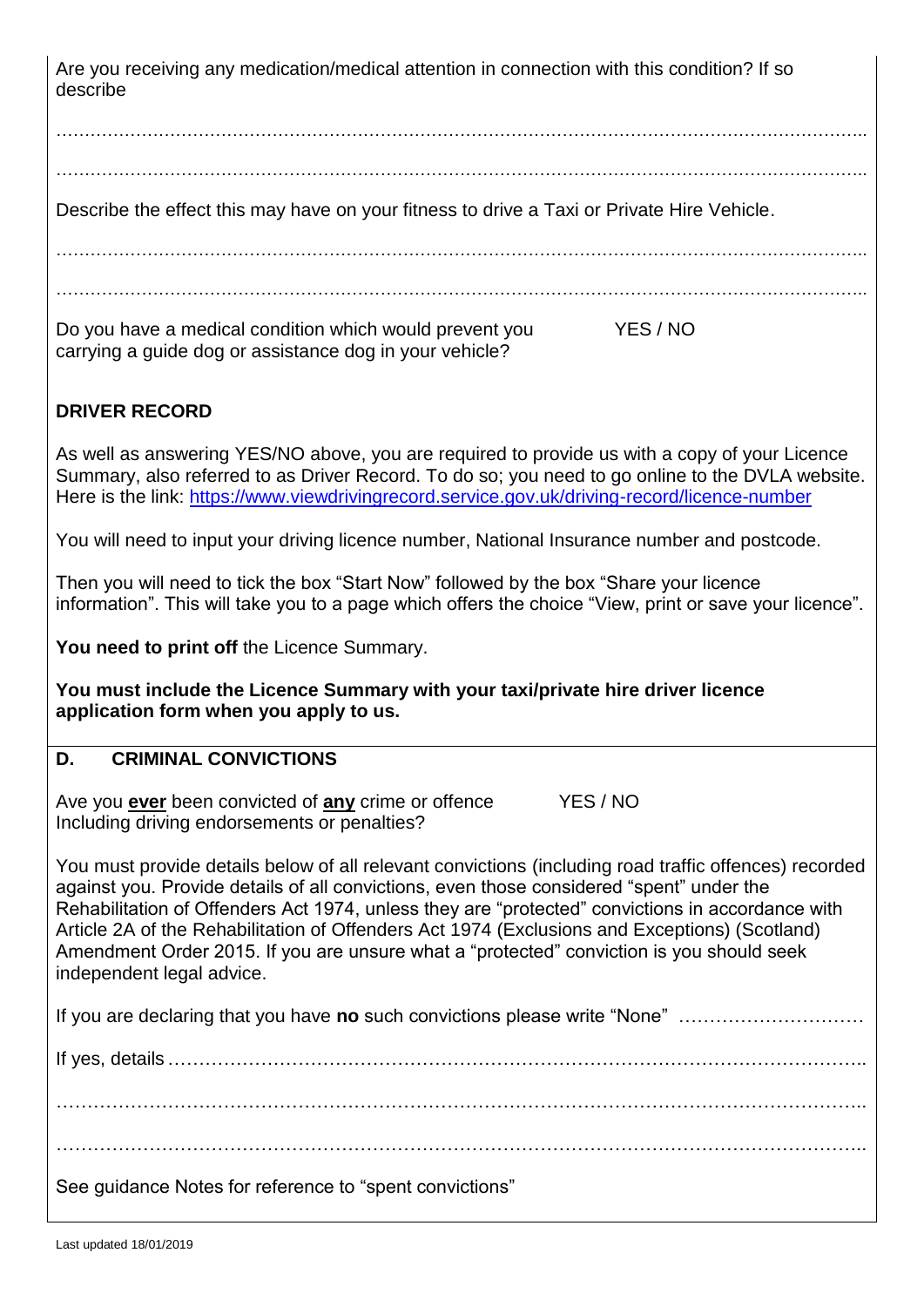## **E. RIGHT TO WORK IN THE UK**

Do you have the right to live **and** work in the UK as a YES / NO taxi driver or private hire car driver?

## **Please note that we will check this as part of the application process – see Guidance Notes for details of this check.**

## **F. RESIDENCE OUTSIDE THE UK**

Since being born have you lived outside the UK for a YES / NO continuous period of 12 months or more?

If you have answered YES please provide details of all the countries in which you have lived. Please continue on a separate sheet if required.

| $\frac{1}{2}$ For each country vou have lived in the last 10 years vou are required to provide a Criminal Pecerd |  |  |  |
|------------------------------------------------------------------------------------------------------------------|--|--|--|

For each country you have lived in the last 10 years you are required to provide a Criminal Record Check. Please refer to the guidance for further details of the documentation you are required to provide.

#### **Declaration**

I declare that the particulars given by me on this form are true and I hereby make application to Moray Council for the grant or renewal of the licence applied for.

| Signature of applicant |  |
|------------------------|--|
|                        |  |

Or

| behalf of applicant | Signature of Agent on manufactured contains the manufacture of Agent on manufactured contains the Signature of |
|---------------------|----------------------------------------------------------------------------------------------------------------|
| Agents Address      |                                                                                                                |

…………………………………………………………………………………..

#### **NB. It is an offence for any person to make any statement which he knows to be false in this application or in connection with making of this application**

**Data Protection** - The Moray Council / Licensing Board is the data controller for this process. Information about you on this form will be used to process your licensing application. In processing your application, the information may be shared between Council departments, other agencies and the public where necessary and/or in accordance with statute. The Council / Board has a duty to process your information fairly. Information we hold must be accurate, up to date, is kept only for as long as is necessary and is otherwise shared only where we are legally obliged to do so. You have a legal right to obtain details of the information that we hold about you. For full terms please visit *Licensing*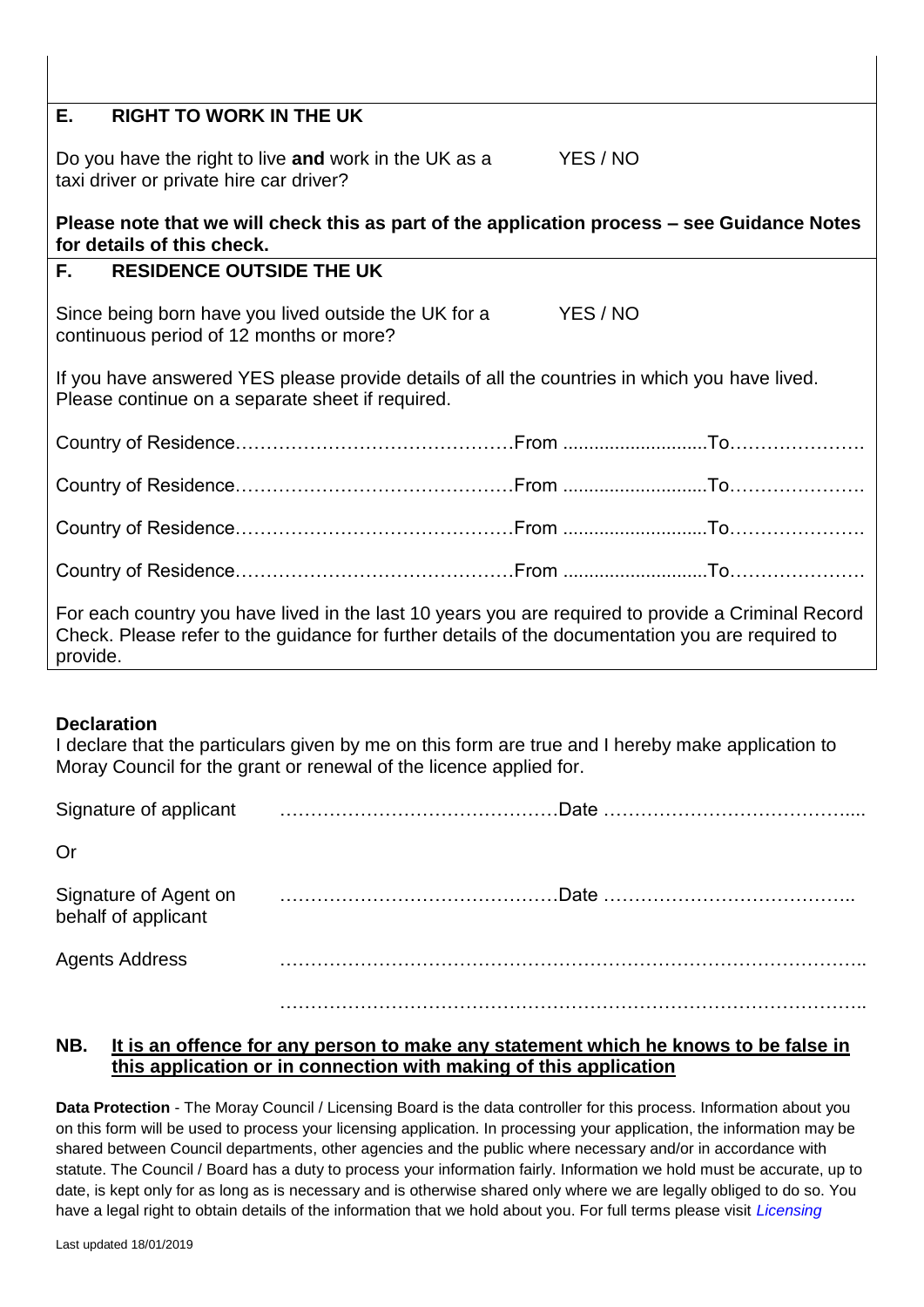*Privacy Statement*. For full Data Protection policy, information and rights please see *[www.moray.gov.uk/dataprotection](http://www.moray.gov.uk/dataprotection)* .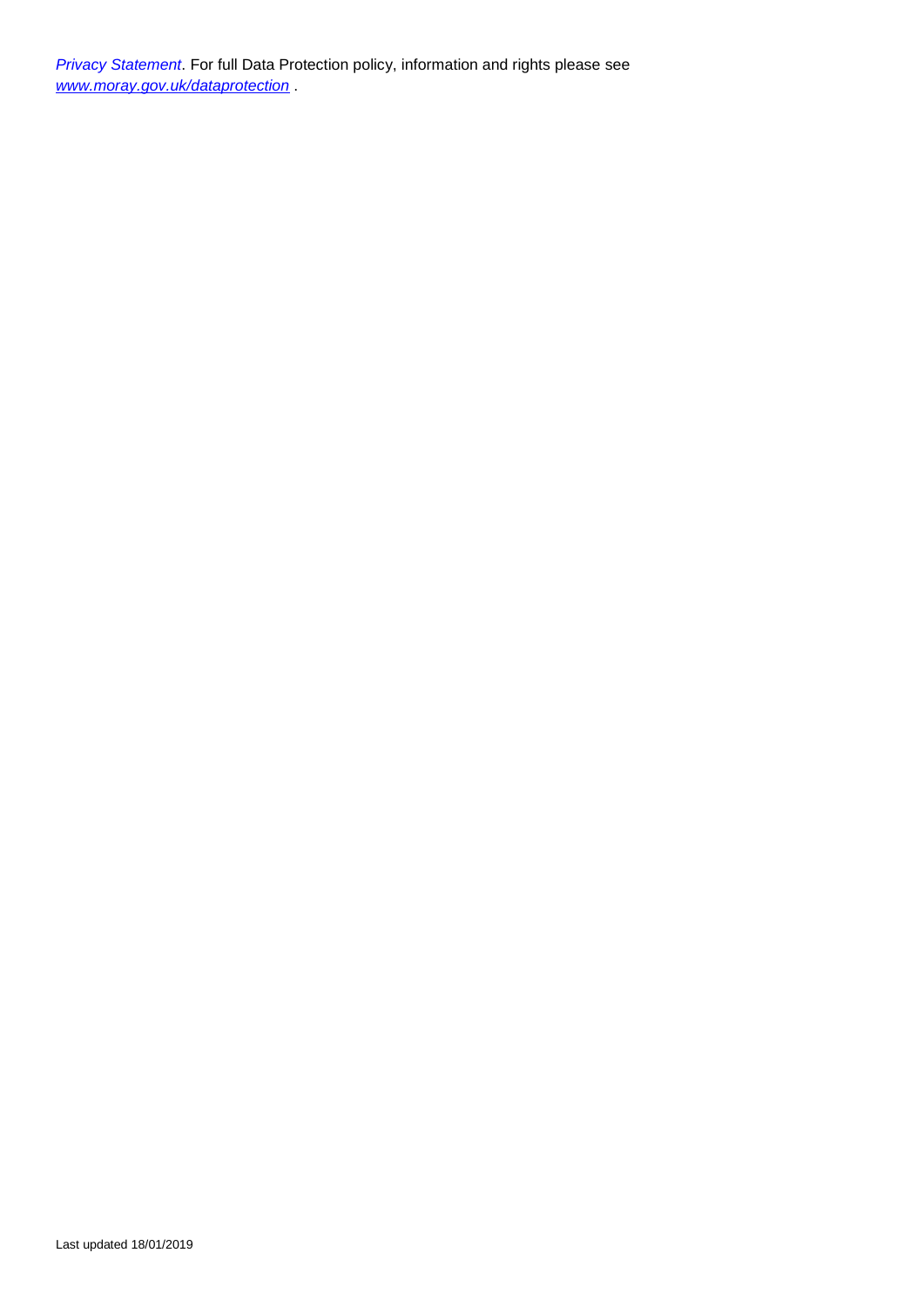

# **GUIDANCE NOTES for TAXI AND PRIVATE HIRE DRIVER APPLICANTS Civic Government (Scotland) Act 1982**

## **Disclaimer**

**These notes have been prepared as an outline of the licensing provisions in connection with taxi/private hire drivers introduced by the Civic Government (Scotland) Act 1982. While every effort has been made to ensure accuracy, these notes are for general guidance only and do not constitute legal advice. It is the responsibility of applicants and licence holders to ensure that they comply with the provisions of the Act, any statutory instruments made thereunder, the conditions outlined in the schedule attached to your licence and any policy/ guidance notes issued by the Council.**

#### **THE APPLICATION FORM**

The application is split into 6 sections

- A. Personal Details
- B. Licence Details
- C. Driving Capabilities
- D. Criminal Convictions
- E. Right to Work in the UK
- F. Residence Outside the UK

You must answer all of the questions as fully as you can as failure to do so may result in your application being returned to you. Your application will not be processed until you have provided all the necessary information.

#### **A. PERSONAL DETAILS**

It is essential that your full personal details are supplied on the application form so that necessary police checks can be undertaken swiftly and so your application can be processed as quickly as possible.

#### **B. LICENCE DETAILS**

Grant of a Licence – If you have never held a taxi driver or private hire driver's licence before or you do not currently have such a licence you need to apply for the **grant** of a licence. If you are applying for the **grant of a licence** you are asked questions on the form as to whether you have previously held a licence to drive or operate a taxi or private hire vehicle in the United Kingdom or whether you have been refused such a licence previously.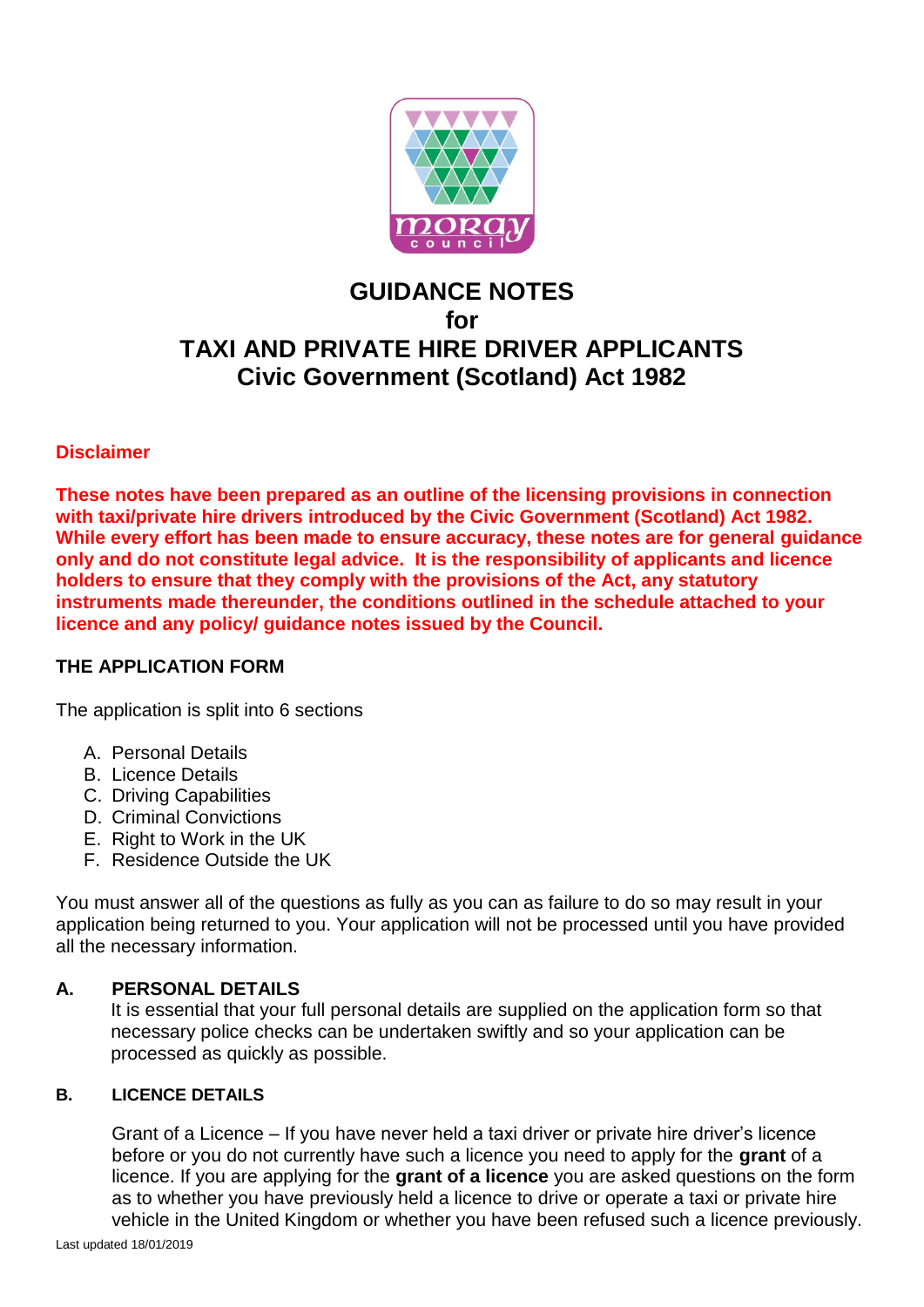Please note it is very important that you complete these questions fully.

Renewal of Licence – If you currently hold a taxi driver or private hire driver's licence which has not expired but is due to expire then you need to apply for a **renewal** of the licence.

Term of licence – A full licence is generally granted for a period of 3 years although the licensing authority has the discretion to grant it for a shorter period.

## **C. DRIVING CAPABILITIES**

Under this section of the form you are asked whether you currently hold a DVLA Driver's Licence and if so, the details. Please note that the law requires you to have held a driver's licence for a continuous period of 12 months prior to making this application. If you have not held a driver's licence for this period the licensing authority will be unable to grant your application.

## **Medical**

It is a requirement of The Moray Council (TMC), as licensing authority, that all taxi/private hire drivers meet DVLA Group 2 medical standards. This has been the case since November 2005 and it is a requirement designed to protect the public.

From 1<sup>st</sup> April 2018 the Council will rely of self-disclosure and, where necessary, GP or other medical professional reports to decide is a driver met Group 2 standards.

(note that the Council has previously required all drivers to undergo a medical as part of the licence application process but this is no longer the case.)

It is the applicant's responsibility to certify that he/she does not have a medical condition that affects their ability to meet Group 2 medical standards for driving a taxi/PH vehicle. If the applicant can make that certification then they will not be referred for a medical. However, if he/she does disclose a relevant condition then a follow up will be necessary.

In that case it will be up to the applicant to demonstrate to the licensing authority that he/she meets Group 2 medical standards. That can be demonstrated in one of three ways

- 1) Through your own GP
- 2) Through the Council's occupational health provider
- 3) Through a current HGV / PSV / PCV driver's licence summary

Where medical evidence is required it should be lodged with the application for a drivers licence.

Your application may be returned unprocessed if required information is not included with the application itself.

#### **If you are in any doubt as to whether you meet group 2 medical standards please see the DVLA website and consult your GP.**

1) Choosing your own GP

Your GP, or whichever doctor you choose, will be required to state that you, the proposed driver, meet group 2 medical standards. As the applicant you will need to produce SATISFACTORY\*\* evidence (see below) to the licensing authority with your application. Your GP may make a charge for this service. If you wish to use your own GP, or whomever you have chosen, it is up to you to commission and pay for this service.

\*\* SATISFACTORY evidence is a medical report from your own GP or another fullyqualified registered medical practitioner that specifically conforms that you meet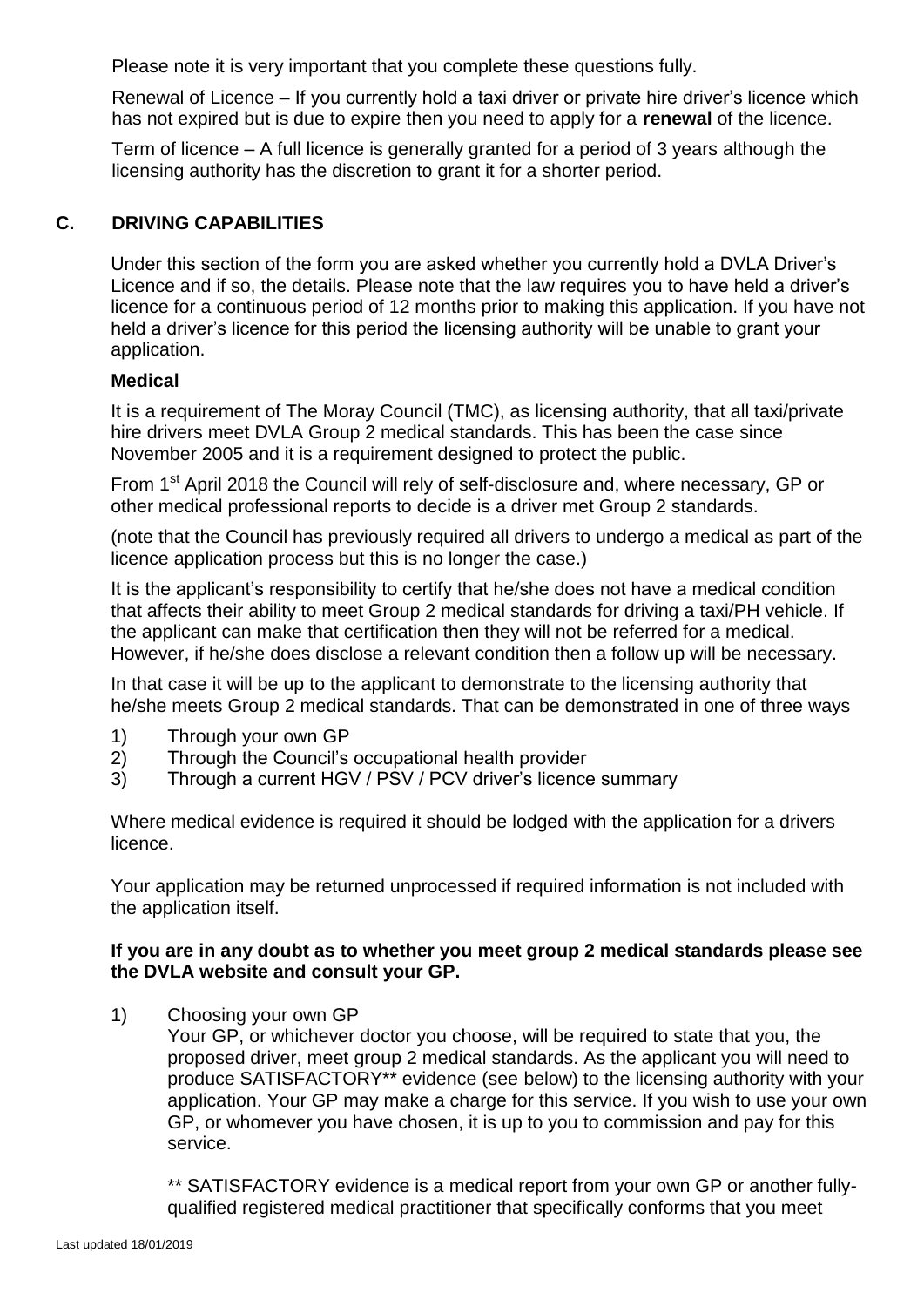DVLA Group 2 medical standards for driving. The following wording must be included: "I certify that ……. meets DVLA Group 2 medical standards for driving".

2) Choosing the Councils OH provider

Alternatively you can contact the Council's licensing section to arrange a medical with a representative of the PAM Group. You will be required to pay the medical fee (£95) to the Council and the Council will pay PAM. PAM will provide you with the details of what you must bring to the appointment. PAM will carry out the medical to confirm whether you meet Group 2 standards. A medical appointment is typically approximately 40 – 45 minutes. PAM will then provide the report to the Council and the council will confirm the outcome to you.

3) DVLA driver's licence summary If your DVLA driver licence summary confirms that you have entitlement to drive HGVs / PCVs or PSVs or any other DVLA category which already requires you to meet DVLA Group 2 medical Standards then the driver's licence summary is sufficient evidence and further checks are not required.

#### **General**

NOTE Group 2 medical standards are of a higher standard than those required for a normal DVLA driving licence. To be satisfactory the medical report must specifically confirm that you meet Group 2 standards. A medical report simply says:

"(name)…. is fit to drive" does not refer to or confirm Group 2 standards and is **not** acceptable. If evidence is not acceptable then you may be required to undergo a Council appointed medical anyway, for which an extra charge will be made (£95). You will still be responsible for any charge made by the GP.

The Council will only meet the medical charges where you have been asked to attend a medical by a professional nominated by the Council and this has been specifically agreed in advance with licensing staff.

We will do our best to process the application as quickly as possible. However, the requirement for a medical may increase the average licence processing time.

Where the medical flags up a more serious issue e.g. a heart problem then it may be necessary to refer you to a specialist at Dr Grays. It may also be necessary to refer to the Licensing Committee for a final decision. There are processes in place to deal with these matters and please contact licensing staff.

Please note that medical self-certification and/or medical evidence is a mandatory part of the licensing process. Any applicant who does not comply with these medical provisions will be refused a licence.

#### **ALL Medical Fees**

All medical fees are the responsibility of the applicant.

#### **IMPORTANT**

Remember it is always **the applicant/driver's** responsibility to ensure that he/she meet Group 2 medical standards for the purpose of the taxi/PH driver's licence. It is also the licence holder's responsibility to notify the licensing authority of any change to his/her medical status (or any other circumstances) at any time during the currency of the licence.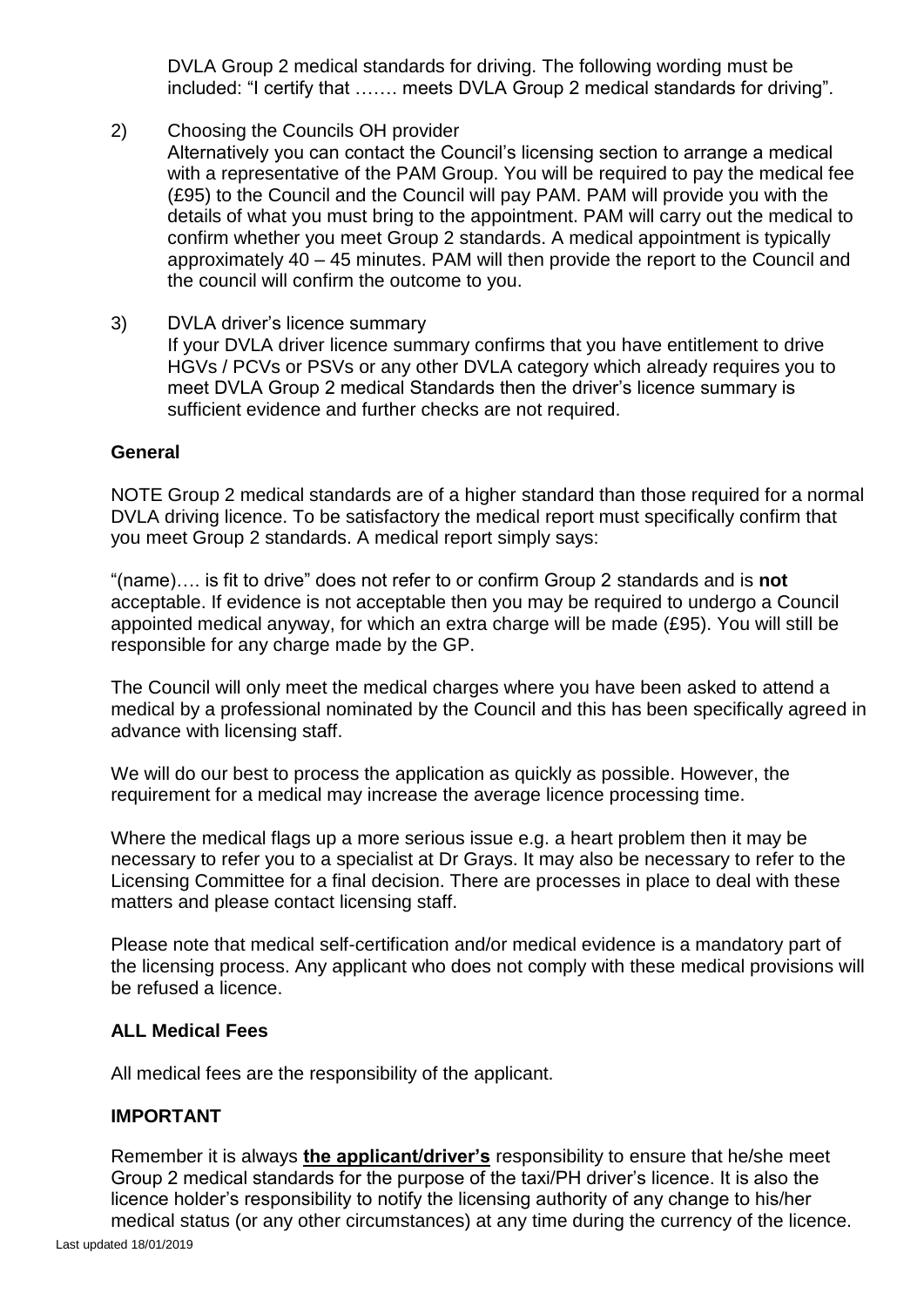#### **FURTHER INFORMATION**

 For those who prefer to commission their own medical report, a link is provided here to the DVLA guide for medical professionals.

<https://www.gov.uk/guidance/assessing-fitness-to-drive-a-guide-for-medical-professionals>

As already stated, the doctor **MUST** include the words "I certify that (name….) meets DVLA Group 2 medical standards for driving")

• and the D4 questionnaire for the doctor to complete is here

[https://www.gov.uk/government/publications/d4-medical-examiner-report-for-a-lorry-or-bus](https://www.gov.uk/government/publications/d4-medical-examiner-report-for-a-lorry-or-bus-driving-licence)[driving-licence](https://www.gov.uk/government/publications/d4-medical-examiner-report-for-a-lorry-or-bus-driving-licence)

• for your own interest and further information, there is a link to the Scottish Government Guidance that recommends we apply group 2 standards to Taxi/PH drivers.

<http://www.gov.scot/publications/2011/03/22134908/5>

#### **Driver Record / Driver Licence Summary**

You are required to provide us with a copy of your Driving Licence Summary, also referred to as Driver Record. To do so; you need to go online to the DVLA website.

<https://www.gov.uk/view-driving-licence>

You need to print/save the licence summary and email it to us, for online applications or include it with your paper application when you post it to us or hand it in at the Access Point.

 **You must include the Licence Summary with your taxi/private hire driver licence application form when you apply to us.**

#### **D. CRIMINAL CONVICTIONS**

This section asks whether you have ever been convicted of any crime of offence. Please note that this includes driving fixed penalties.

Full details of the need to disclose convictions appear on the website.

#### **Unspent Convictions**

Unspent convictions must **always** be disclosed.

#### **Spent Convictions**

The decision about whether or not a spent conviction should be disclosed will be determined by the Legal Adviser prior to the Committee Hearing. A spent conviction will be disclosed or it will not. The disclosure of spent convictions will be determined by reference to one of three categories:

- **Category 1 – Offences which must always be disclosed** (more serious offences [http://www.moray.gov.uk/downloads/file103787.pdf\)](http://www.moray.gov.uk/downloads/file103787.pdf)
- **Category 2 – Offences which are to be disclosed subject to rules** ('the rules list') [\(http://www.moray.gov.uk/downloads/file103787.pdf](http://www.moray.gov.uk/downloads/file103787.pdf) ). If an offence is on this list then consideration will be given to the age of conviction and the age of the person at the time of conviction.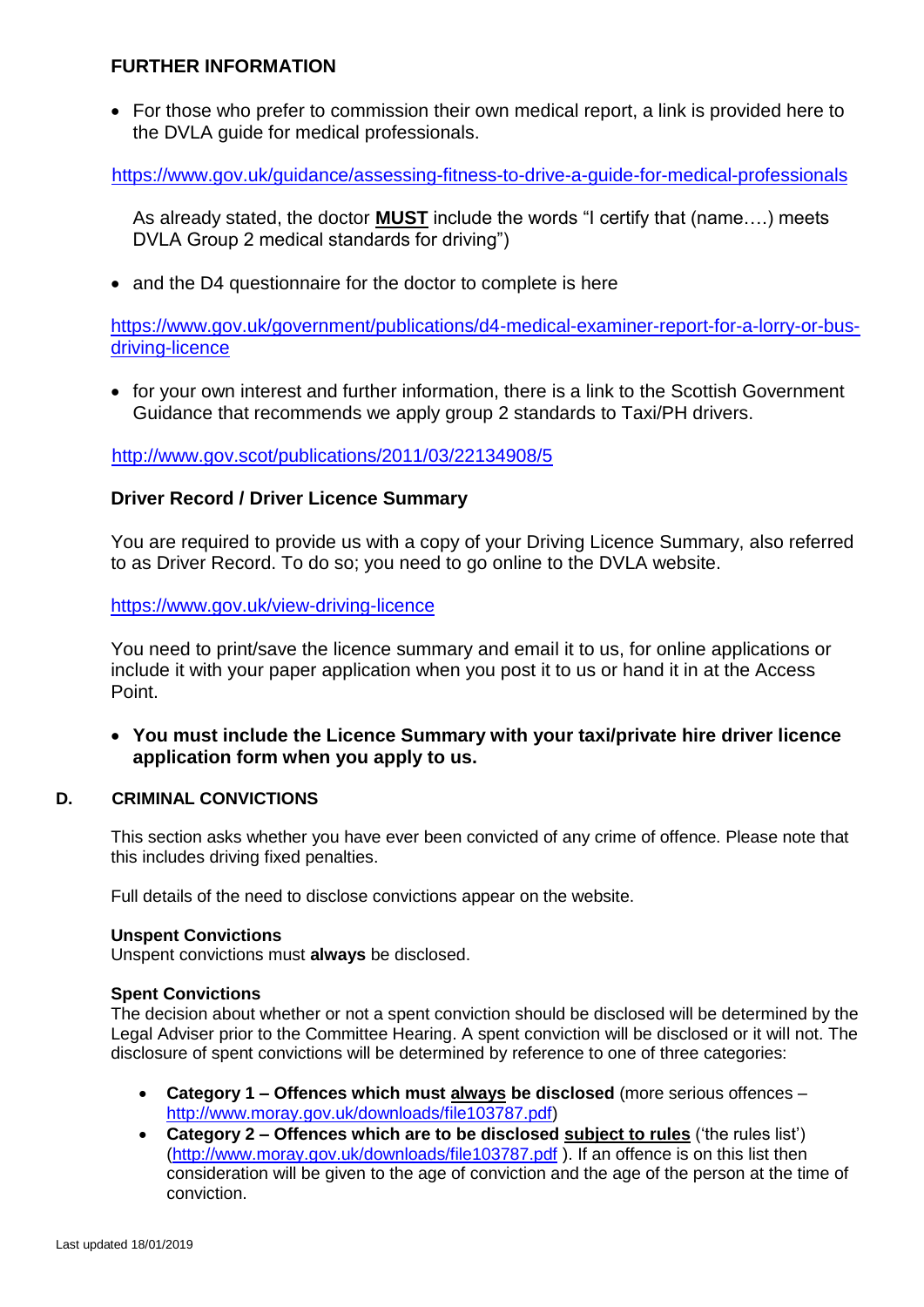The following table relates to convictions on the 'rules list' Age at Conviction

| <b>Age at Conviction</b> | <b>Period of Disclosure</b> | <b>Treatment</b>              |
|--------------------------|-----------------------------|-------------------------------|
| 18 years or older        | 15 vears                    | No disclosure after 15 years  |
| Younger than 18 years    | 7.5 years                   | No disclosure after 7.5 years |

Where a spent conviction for an offence on the 'rules list' is less than 15 years old (or 7.5 years as appropriate for those convicted under the age of 18 years) then the disposal will also be taken into account.

Convictions that result in no punishment or intervention being imposed will not be disclosed; that is any conviction for which the court imposes a sentence of admonishment or absolute discharge or a discharge from a children's hearing.

Spent convictions issued by the Police in England, Wales and Northern Ireland will not be disclosed.

 **Category 3 – Offences which will not be disclosed.** A spent conviction which is not on either lists in Categories 1 or 2 (after application of the rules list) will not usually be disclosed. Failure to disclose convictions is a criminal offence and any applicant failing to disclose a conviction may be reported to the Procurator Fiscal with a view to prosecution.

#### **E. RIGHT TO WORK IN THE UK**

From 1 December 2016, the Council has a statutory duty under the Immigration Act 2016 to check and verify that every applicant has the right to live in the UK and work as a taxi driver or private hire car driver. This check must be carried out irrespective of the nationality or ethnicity of the applicant.

As part of the application process you must provide certain original documents to evidence you right to live and work in the UK. If you cannot provide the required evidence your application cannot be granted. The types of documents that can be accepted as evidence have been prescribed by the Home Office; the Council does not have discretion to accept documents other than those specified by the Home Office.

Appendix 1 of this guide provides detailed information on this check. Please ensure you have read and understood this appendix before submitting your application. A link to Appendix 1 is below

#### <http://www.moray.gov.uk/downloads/file109477.pdf>

These checks apply to all applications including applications for renewal of existing licences. If an existing licence holder cannot provide the necessary evidence, their licence cannot be renewed.

#### **F. RESIDENCE OUTSIDE THE UK**

If you are making an application you must provide evidence of your criminal history:

- **If you were born in the UK** but have lived in any other country within the ten years prior to your application for a continuous period of twelve months or more you must provide a Criminal Record Check for all those countries for the relevant period(s).
- **If you were born outwith the UK** you must provide a Criminal Record Check from your country of origin for the time of residence there IF it was in the last ten years, unless you left that country without reaching the criminal age of responsibility. You must also provide a Criminal Record Check from any other country in which you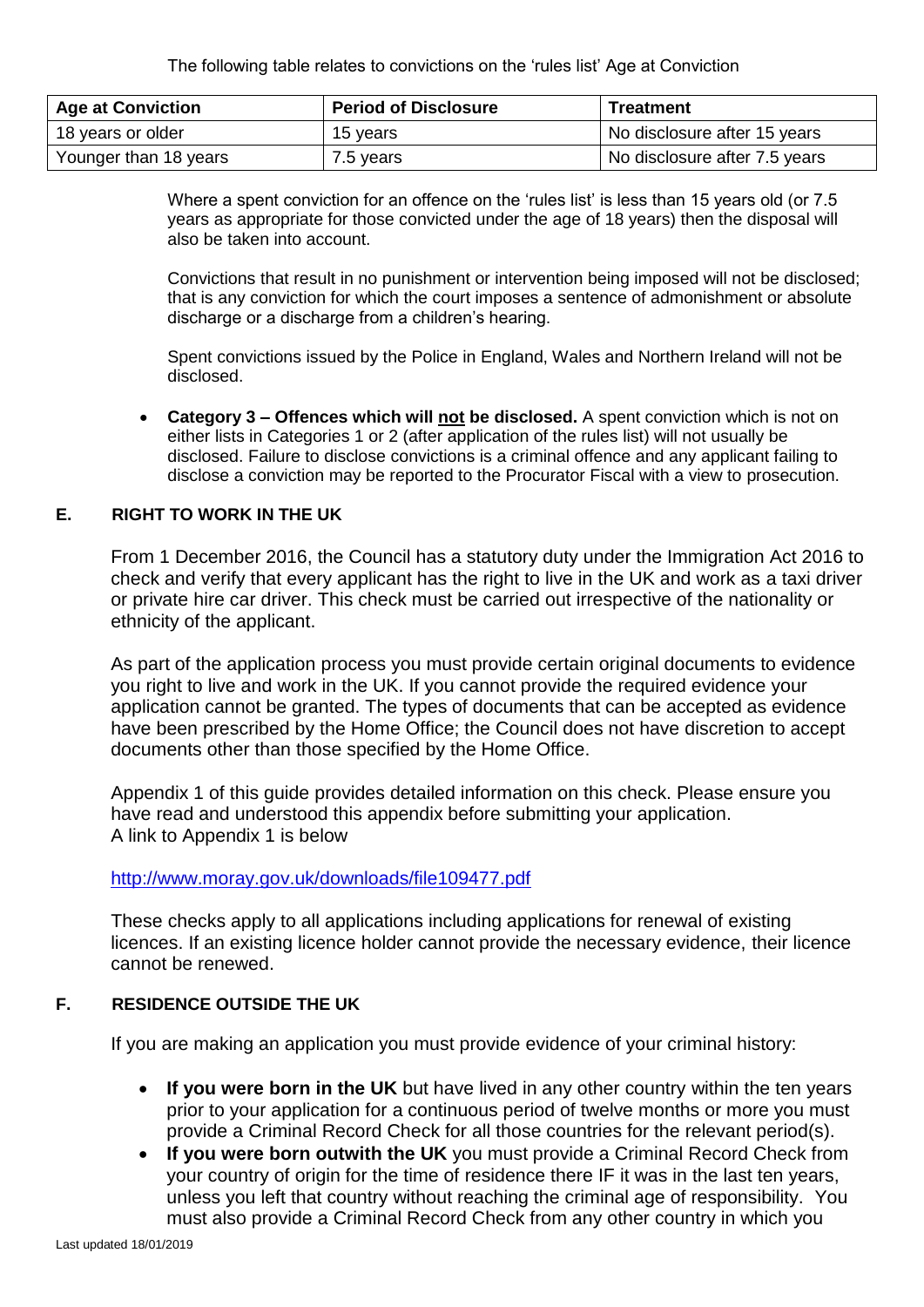have resided for a continuous period of six months or more in the ten years prior to application.

**In all cases**, the Criminal Record Checks provided must

- have been obtained within the six months immediately prior to submitting your application; and
- be translated into English; and
- be verified by the relevant UK-based Embassy or High Commission

Process for obtaining Criminal Record Checks [https://www.gov.uk/government/publications/criminal-records-checks-for-overseas](https://www.gov.uk/government/publications/criminal-records-checks-for-overseas-applicants)[applicants](https://www.gov.uk/government/publications/criminal-records-checks-for-overseas-applicants)

**Note:** The certificate must be produced before the licence can be granted. Whilst it is desirable for the applicant to produce the certificate with the application, it is not a strict requirement. This is so any applicant having difficulties will not be disadvantaged by delays to processing the application. At the applicants choosing, the application can be accepted as valid without the convictions evidence but the evidence should be provided as soon as possible. In this way the convictions evidence will be a check rather than a validation. Applicant should still note, however, that the licence cannot be granted without the evidence having being produced. Therefore if the application is approaching the 9 month time limit without the evidence being produced, the application may be refused for failure to comply with administrative provisions.

**If** you are experiencing difficulties in obtaining a certificate then please contact the licensing team to discuss your options. It may be possible to accept alternative evidence, for example: evidence of checks having been carried out by another government body; affidavits; or character references.

In cases where it is not possible to provide any satisfactory evidence, the application will be referred to the Licensing Committee for a decision. Therefore the application may be delayed pending the outcome of a hearing.

#### **FEES**

Please refer to the Moray Council website for the list of current fees:

#### [http://www.moray.gov.uk/moray\\_standard/page\\_111864.html](http://www.moray.gov.uk/moray_standard/page_111864.html)

Please Note: Licence fees are calculated on a cost recovery basis only. This means that, as far as possible, licence fees represent the actual cost to the Council of processing the licence application. Once a licence application has been processed, those costs have been incurred. If you application is refused or granted for a shorter period than you applied for, the fee will not be refunded or reduced.

#### **GENERAL INFORMATION**

You require to **sign** and **date** the declaration at the bottom of the application form. This is a very important part of the form and you should note that it is a criminal offence to make a false declaration for which you can be prosecuted and fined up to £2,500.

Once you have completed the application form please submit it to: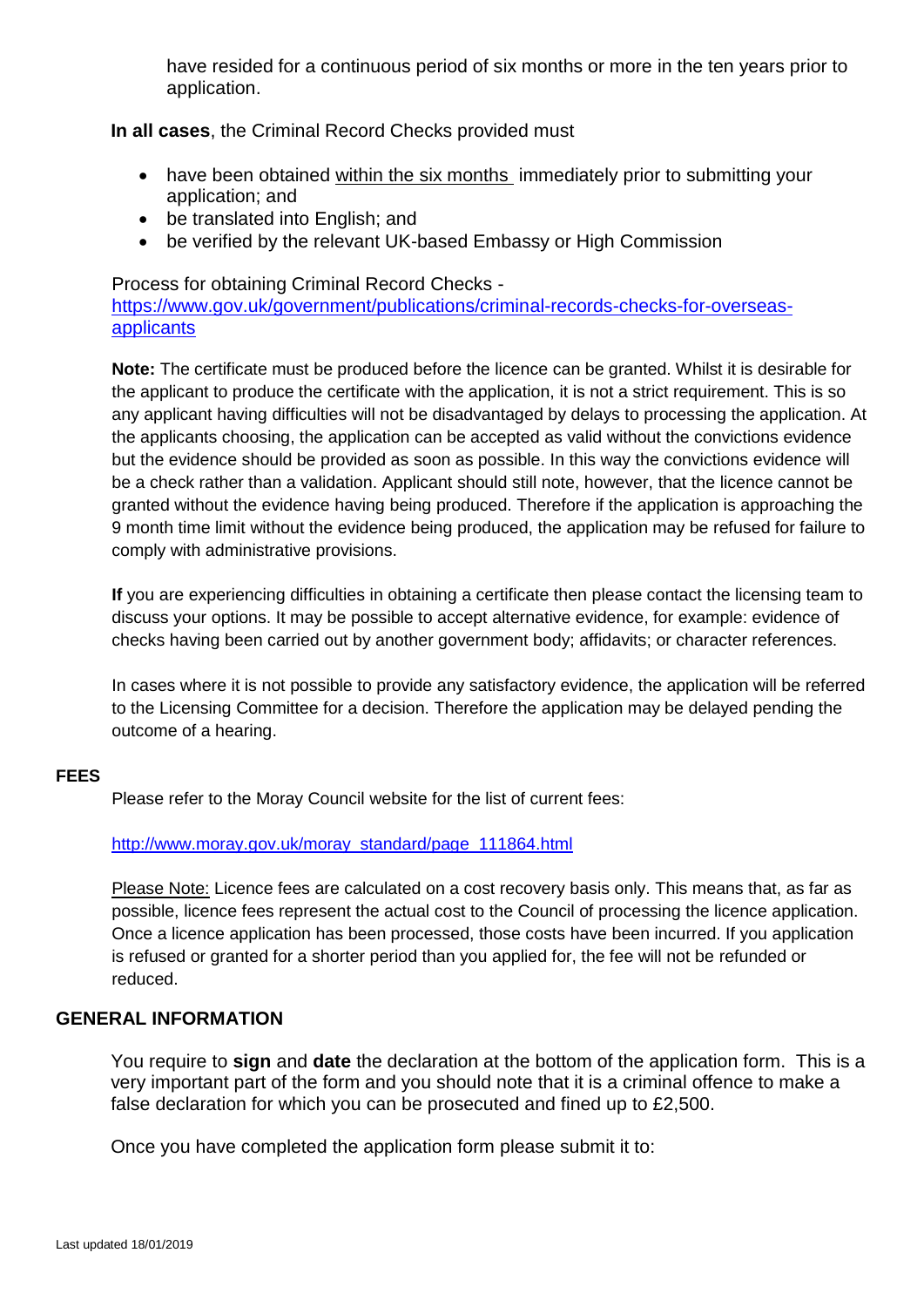The Head of Legal and Democratic Services The Moray Council High Street **Elgin** IV30 1BX

## **Please Note**

Your application will be copied to Police Scotland for their observations. If no objection or observation is made on your application by Police Scotland within 28 days, the Council will proceed to issue your licence. If an observation or objection is received, your application will be referred to the Licensing Committee of the Council where elected Members will consider the matter. You will be given an opportunity to attend this meeting and put your case in support of your application.

If you have any queries please email [licensing@moray.gov.uk](mailto:licensing@moray.gov.uk) or contact us on 01343 563027.

#### **Application Check List**

| $\bullet$ | Completed and signed application form       |  |
|-----------|---------------------------------------------|--|
|           | • Appropriate fee                           |  |
|           | • Coy of your Driver Record/Licence Summary |  |
| $\bullet$ | Documentary evidence of Right to work in UK |  |
|           |                                             |  |